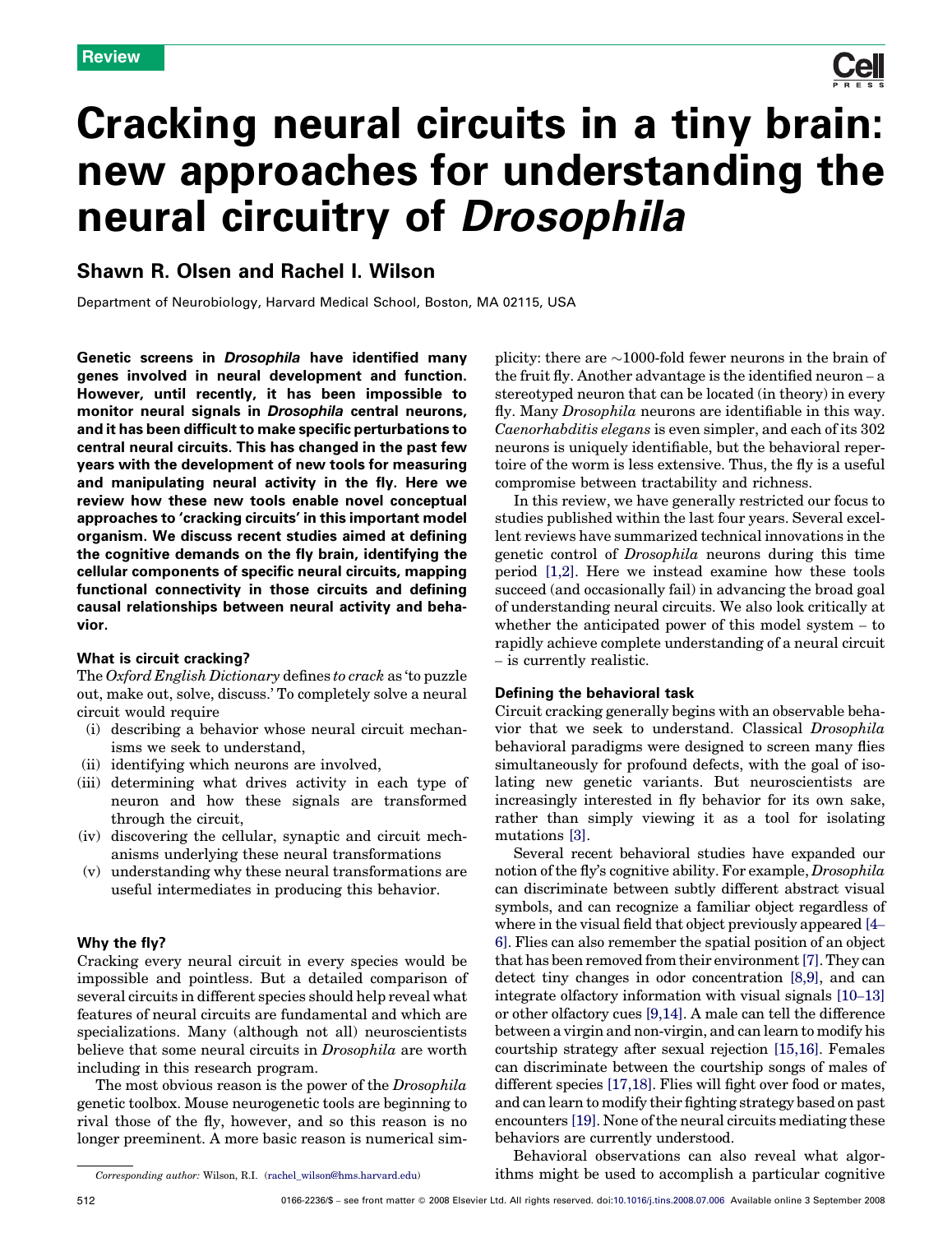task. This is useful because it constrains the underlying neural computations. For example, a recent study asked how flying flies discriminate between a dangerous object (like a predator or colliding fly) and an object that would make a good landing site [\[20\].](#page-6-0) Flies were tethered inside a controlled visual environment where they could beat their wings freely. When any small visual object was presented to a fly, it attempted to turn away by adjusting the relative movements of its two wings. However, a visual edge elicited the opposite reaction – an attempt to turn toward the edge. These results suggest that a fly might avoid collisions simply by avoiding any small object. This avoidance response is evidently suppressed by edges, which more likely correspond to safe landing sites. This simple algorithm suggests the existence of two opposing visuomotor computations.

The ultimate goal of many behavioral experiments is to establish a baseline for genetic manipulations. Because some neural mechanisms are only required within a limited performance regime, a systematic approach is more likely to reveal a phenotype. For example, one recent study used a novel visual motion stimulus to systematically probe motor responses to patterns of varying velocity, contrast, luminance, spatial density and coherence [\[21\]](#page-6-0). Different velocities evoked walking either toward or against the motion of the stimulus. Genetic manipulations revealed that some neurons in the optic lobe are selectively involved in one of these behaviors. Another recent study systematically explored how flies navigate along temperature gradients [\[22\]](#page-6-0). Flies were found to avoid both warm and cold extremes, preferring a narrow range of temperatures. Mutations in a Trp channel were found to selectively affect warmth avoidance, without affecting responses to cold. These sorts of studies are beginning to reveal that many behaviors are mediated by multiple neural circuits

acting in parallel, some with opposing effects. This is perhaps not surprising, but it implies that it might be unrealistic to expect to find a unitary neural circuit underlying any particular behavior.

### What neurons are involved?

We have little notion of what neurons are involved in many fly behaviors. For example, we have no idea which neurons mediate somatosensory, gustatory or auditory behavior (except primary sensory cells and motorneurons). Although we know where the axons of the relevant primary sensory cells project, this does not make it trivial to find their postsynaptic targets. This is because the fly brain and thoracic ganglion are small  $(\sim 200$  microns) relative to the size of an individual fly neuron (which can have a dendritic  $arbor > 50$  microns wide, and an axon  $> 100$  microns long). This means that one neuron can reach across multiple brain regions (Figure 1). Additionally, neural somata are anatomically segregated from axons and dendrites: somata are restricted to the rind of the brain and thoracic ganglion, with axons and dendrites localized to the neuropil core of these structures. Thus, a neuron might have a dendrite or axon in one part of the brain, and a soma lying some distance away. Despite these difficulties, several complementary approaches hold some promise for identifying candidate cellular components of neural circuits in the fly.

### Anatomical methods

In lucky cases, it can be possible to identify candidate cellular components of a circuit simply by visually screening Gal4 lines. The Gal4/UAS technique provides a way to drive ectopic gene expression in a genetically defined subpopulation of cells (see Refs [\[2,23\]](#page-6-0) for reviews). When crossed to a green fluorescent protein (GFP) reporter line, a Gal4 line will sometimes label only a small number of



Figure 1. Drosophila neurons can span large distances in the brain. On the right hemisphere of the brain a large number of PNs are labeled with GFP. On the left hemisphere a single PN is labeled revealing both its dendritic and axonal morphology (the cell body is indicated by the asterisk). Note the large distance the axon traverses. The optic lobes from both hemispheres of the brain are cropped in this image. The scale bar corresponds to approximately 50  $\mu$ m. The image is modified with permission from Ref. [\[100\]](#page-8-0).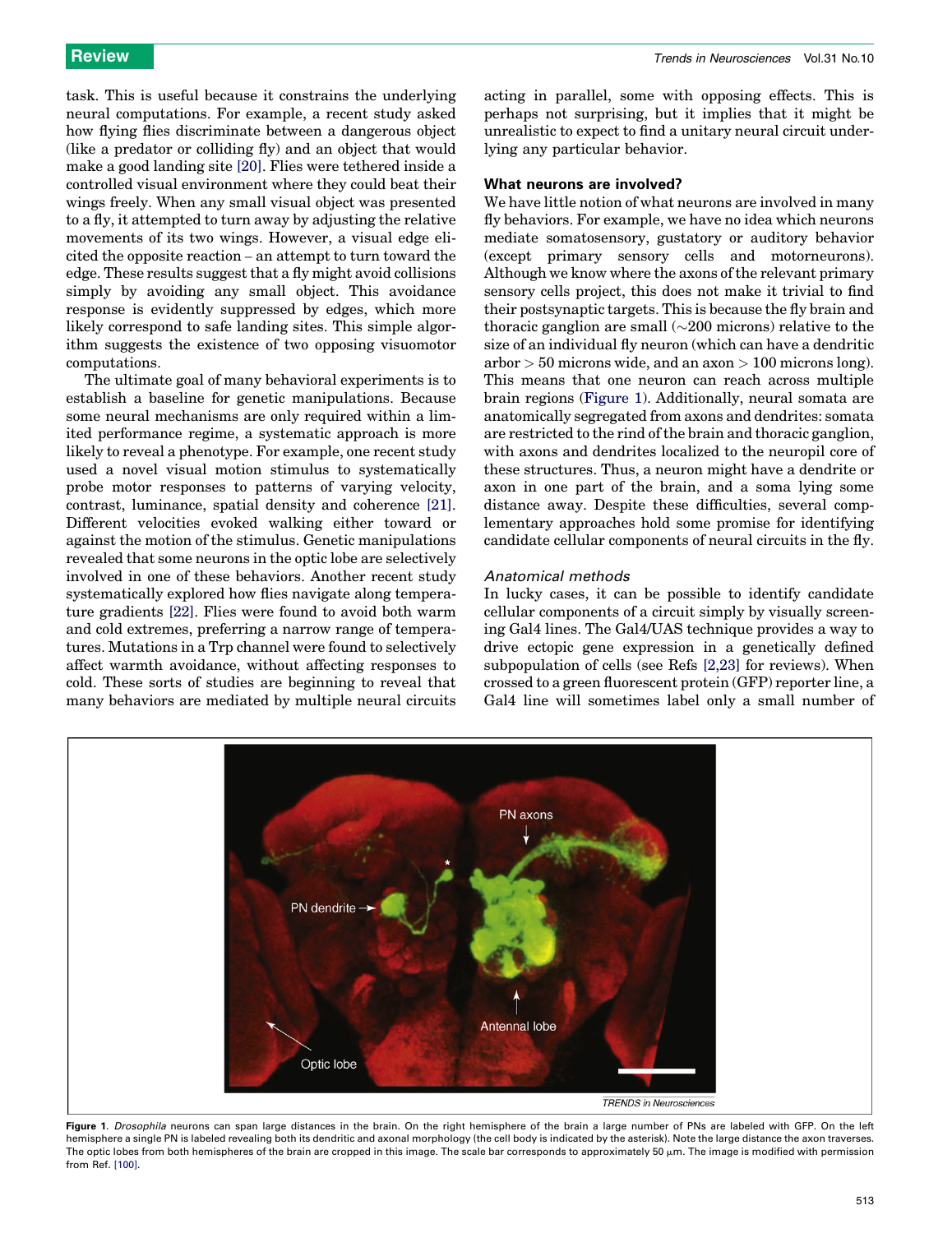

Figure 2. Strategies for identifying neurons in sensory and behavioral circuits. (a) A broadly expressed promoter is used to express PA-GFP in a large population of candidate neurons (labeled "?"). Photostimulation of the neuropil region containing the axons of known presynaptic neurons (box) increases PA-GFP fluorescence in the dendrites of postsynaptic neurons. Activated GFP molecules diffuse out of the dendrite and into the cell body, revealing the location of the somata of postsynaptic neurons. Recordings can be made from these neurons by using the GFP signal to target a patch electrode. (b) In this approach, many different Gal4 lines are used to express a silencing agent such as tetanus toxin. If a behavioral defect is observed, this indicates that the cells labeled by the Gal4 line were somehow involved in the behavior. The candidate neuron labeled "?" expresses the silencing agent. (c) All neurons express the calcium sensor G-CaMP, but only the connected neuron responds to stimulation of the upstream neuron.

neurons. Gal4 labeling can also be further restricted according to a neuron's lineage [\[24\]](#page-6-0). If the GFP-labeled neurons reside in a highly ordered brain region, their participation in a circuit can sometimes be obvious. This approach has been used to describe cellular components of three orderly circuits – the antennal lobe [\[25\],](#page-6-0) mushroom body [\[25\]](#page-6-0) and optic lobe [\[26,27\].](#page-6-0)

However, if GFP labeling is widespread, or if the brain region of interest is disorderly, this approach is less useful. A new approach to this problem uses a genetically restricted form of targeted anatomical tracing [\[28\]](#page-6-0). Photoactivatible GFP is expressed under the control of either a pan-neuronal Gal4 line or a more restricted promoter. Photoactivation in a small region of neuropil can label all the neurons intersecting that region that express Gal4. For example, photoactivating a region where an axon tract terminates should label the dendrites of postsynaptic partners. Diffusion of photoactivated GFP out of these dendrites then labels the somata of the candidate cells (Figure 2a).

Finally, considerable effort has been directed at developing a transsynaptic tracer in Drosophila, but no generally useful tool has yet appeared. The problem stems from the vast evolutionary distance between flies and mammals: plant lectin and viral tracers that work well in mice are not necessarily useful in flies, probably because the relevant endogenous receptor mechanisms are lacking.

### Behavioral methods

Historically, it has been more common to search for the genes rather than the neurons involved in a behavior. However, gene identification via mutant screens can also provide a handle for identifying neurons if the population of neurons expressing the gene is not too large or diverse. Cell-specific rescue experiments can be used to identify the specific set of neurons in which the functional gene is required for normal behavior. This method has been used to identify neurons involved in circadian rhythms [\[29\]](#page-6-0), courtship [\[30\],](#page-6-0) temperature regulation [\[22\]](#page-6-0) and learning and memory [\[31\]](#page-6-0).

neurons rather than genes. In this screen, many candidate Gal4 lines are crossed with a UAS-transgene that silences neurons (either by blocking neurotransmitter release, inhibiting spiking or killing the cells), and progeny are screened for defective behaviors. The goal is to identify neurons that are required for the behavior (Figure 2b). A silencing screen should be particularly effective at identifying bottlenecks in a neural circuit (e.g. motorneurons). But if neural codes are distributed across large ensembles of central neurons, none of which are strictly required for behavioral performance, this approach might not yield a comprehensive set of important circuit elements. It will be interesting to see what kinds of neurons turn up in these screens. Only a few large-scale screens have been reported so far [\[21,32,33\],](#page-6-0) but already some novel and intriguing circuit elements have emerged from these efforts.

A second of type of behavioral screen directly probes

One difficulty with this approach is the fact that many Gal4 lines label large and diverse sets of neurons. In this case, the number of neurons expressing the silencing UAStransgene can be narrowed down using combinatorial methods for transgene expression (for details, see Ref. [\[34\]](#page-6-0)). Additionally, a project is under way to produce an enhancer library of Gal4 lines that label relatively small subsets of neurons  $(\sim 100)$  [\[35\]](#page-6-0).

# Physiological methods

A third approach is to use functional imaging. The idea is to express a fluorescent activity reporter (like G-CaMP) under the control of a pan-neuronal Gal4 line, or else a more restrictive Gal4 line arising from a screen. Imaging stimulus-evoked fluorescence in these flies should reveal all the (labeled) neurons that are activated by a particular stimulus (Figure 2c). However, the available genetically encoded activity sensors still lack sensitivity [\[36,37\]](#page-7-0), meaning that this method will reveal only neurons with high firing rates. This method could also be useful in identifying neurons that are downstream from a genetically identified set of neurons. For this type of experiment, the sensory stimulus could be bypassed with a genetically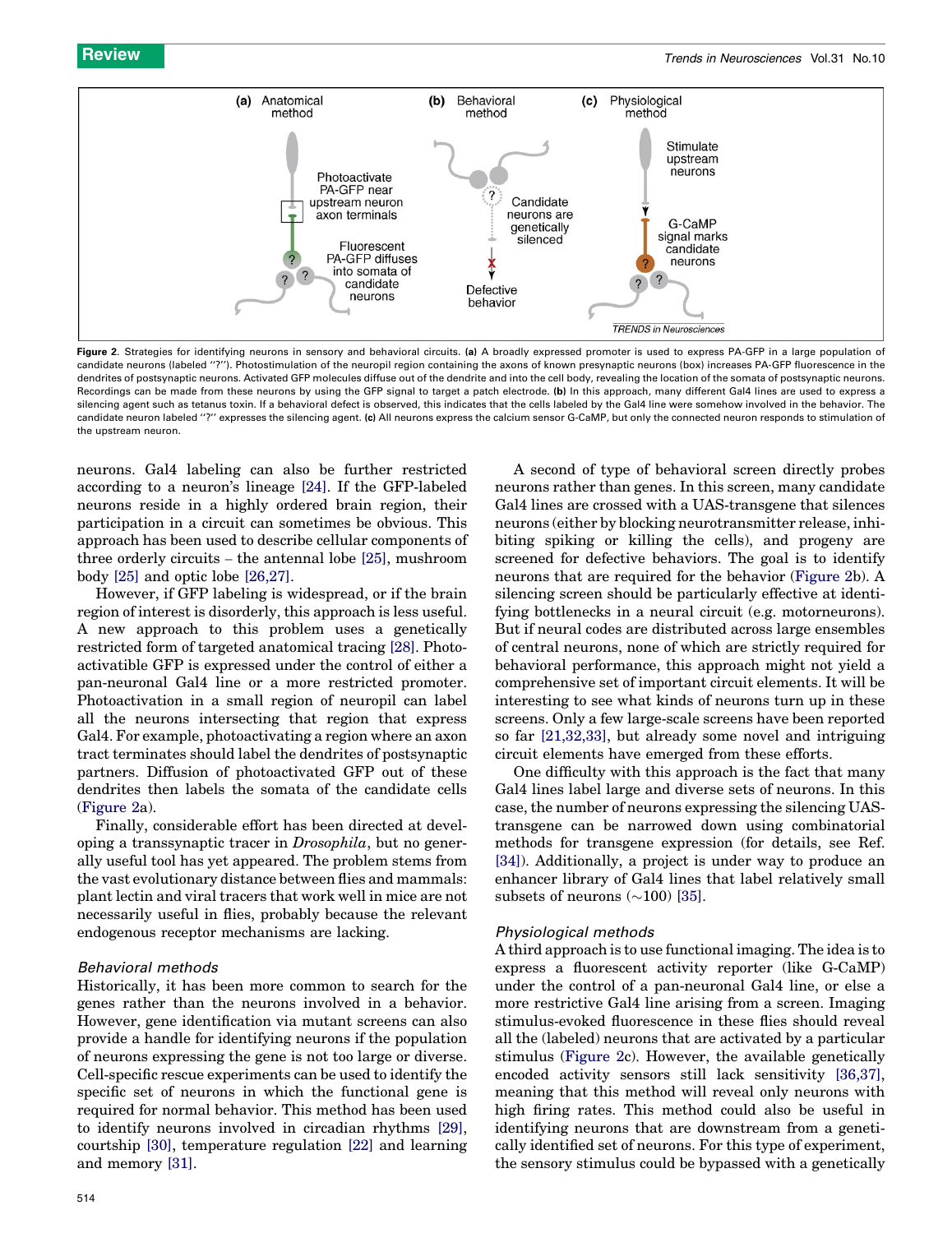encoded stimulation tool such as channelrhodopsin that can be used to activate known upstream neurons while monitoring responses in downstream neurons.

#### Assigning function to neurons

Once neurons have been genetically identified, we face the challenge of understanding how information is represented by neural activity in this circuit, and how this activity reflects the computations being performed. Until recently, it was considered impossible to monitor neural signals in the Drosophila central nervous system in vivo. As a result, most studies have sought to reveal circuit function by inactivating or stimulating neurons of interest – that is, testing whether neurons are necessary and sufficient for a behavior. Now with the development of functional imaging and single-cell electrophysiology, we can also study how Drosophila neurons encode and process information.

#### Testing necessity and sufficiency

Demonstrating necessity generally involves silencing a particular neuron or group of neurons. If this disrupts behavioral performance, then the silenced neurons were somehow required. Neurons can be silenced by blocking neurotransmitter release [\[38\],](#page-7-0) reducing intrinsic excitability [\[39\]](#page-7-0) or by killing them with a neurotoxin or celldeath gene [\[40\].](#page-7-0) Techniques that permit fine temporal control [\[41,42\]](#page-7-0) allow the question of necessity to be pinned to a specific point in time. Several recent studies have used this approach to ask whether candidate neurons are required for specific visual responses [\[27\]](#page-6-0), courtship behaviors [\[43\]](#page-7-0) and circadian rhythms [\[39,44\],](#page-7-0) as well as hormonally driven events in late adult development [\[45\].](#page-7-0)

Demonstrating sufficiency generally involves artificially triggering activity in a neuron or group of neurons, and asking whether this activity alone is adequate to recapitulate a behavior. If so, then these neurons (and their downstream effector circuits) are adequate to produce this behavior. Neural activity can be boosted by overexpressing sodium channels [\[46\],](#page-7-0) although this approach lacks temporal control. Temporal specificity can be achieved by placing neural activity under the control of light [\[47](#page-7-0)– [51\]](#page-7-0) or under the control of an exogenous ligand-gated channel [\[52,53\]](#page-7-0). A different way to test sufficiency is to begin with a mutant fly having a behavioral defect, and then to rescue the defect by rescuing gene expression in a specific population of neurons [\[22,29](#page-6-0)–31].

#### Monitoring neural activity

Neurons rarely respond to only one stimulus and their responses are rarely binary. Thus, the question is not simply 'Which neurons underlie a specific behavior?,' but rather 'Which activity patterns produce this behavior?' Answering this question requires measuring neural activity in vivo. Functional imaging and single-cell recordings are complementary tools for making such measurements.

The advantage of functional imaging is the ability to monitor the activity of many neurons simultaneously. Several genetically encoded fluorescent activity sensors have been developed in *Drosophila* [\[54,55\]](#page-7-0), and permit

recording from genetically specified neurons. Of these, the most widely used is probably G-CaMP, which has a high signal-to-noise ratio. Functional imaging with G-CaMP has been used to examine the representation of odors and taste in the brain [\[40,56](#page-7-0)–59], and also to visualize memory-related representations in the mushroom bodies [\[60,61\]](#page-7-0) and plasticity in the antennal lobes [\[62,63\]](#page-7-0).

However, G-CaMP (and other genetically encoded calcium indicators) have some disadvantages, including limited sensitivity, small dynamic range and slow kinetics [\[36,37,64\]](#page-7-0). Also, the level of stimulus-evoked fluorescence in a neuron will depend on its Gal4 expression level. This limits quantitative comparisons between the responses of different neurons.

By comparison with functional imaging, the advantage of electrophysiology is the ability to monitor activity with high sensitivity and high temporal resolution. Recordings from Drosophila peripheral neurons can be performed extracellularly with fine tungsten or glass electrodes [65–[68\]](#page-7-0). Extracellular recordings have been used to map the odor response profiles of most primary receptor neurons in the olfactory system of the Drosophila adult and larva [\[69,70\].](#page-7-0) In the Drosophila brain, extracellular currents are generally too small to be resolved, so recordings from central neurons are performed with a patch electrode at the soma in cell-attached or whole-cell mode. Recordings can be targeted to genetically specified neurons by marking these cells with a fluorescent protein. In the fly brain, whole-cell recordings have been used to map the receptive fields of both second- and third-order olfactory neurons [\[14,71](#page-6-0)–76]. Whole-cell recordings have also been used to characterize the receptive fields of visual neurons [\[77\]](#page-7-0), and to probe circadian fluctuations in the intrinsic excitability of identified neurons [\[78\]](#page-7-0).

A disadvantage of this approach is the inability to record from many neurons simultaneously. Moreover, whole-cell and cell-attached recordings are necessarily limited to neurons with large somata, although this limit is being pushed to ever-smaller cells [\[75,79\].](#page-7-0)

#### An integrative approach

Necessity and sufficiency experiments help define causal relationships between neurons and behavior, but this kind of experiment can be difficult to interpret. Most tasks will probably involve neural activity patterns that are distributed across large populations of neurons. In a distributed neural representation, which elements can meaningfully be considered necessary or sufficient? The answer likely depends critically on the demands of the task, but measurements of neural activity provide useful clues. For example, consider a simple example from a recent study of olfactory behavior in Drosophila larvae [\[70\].](#page-7-0) Larvae are attracted to the odor ethyl acetate, and information about this odor is transduced by at least two different odor receptors. Depending on the concentration of ethyl acetate, either one of these receptors can be un/necessary or in/ sufficient. This apparent inconsistency was resolved by asking how these two receptors respond to this odor. Electrophysiological measurements showed that one receptor has a higher affinity for ethyl acetate compared to the other. At low concentrations, the high-affinity receptor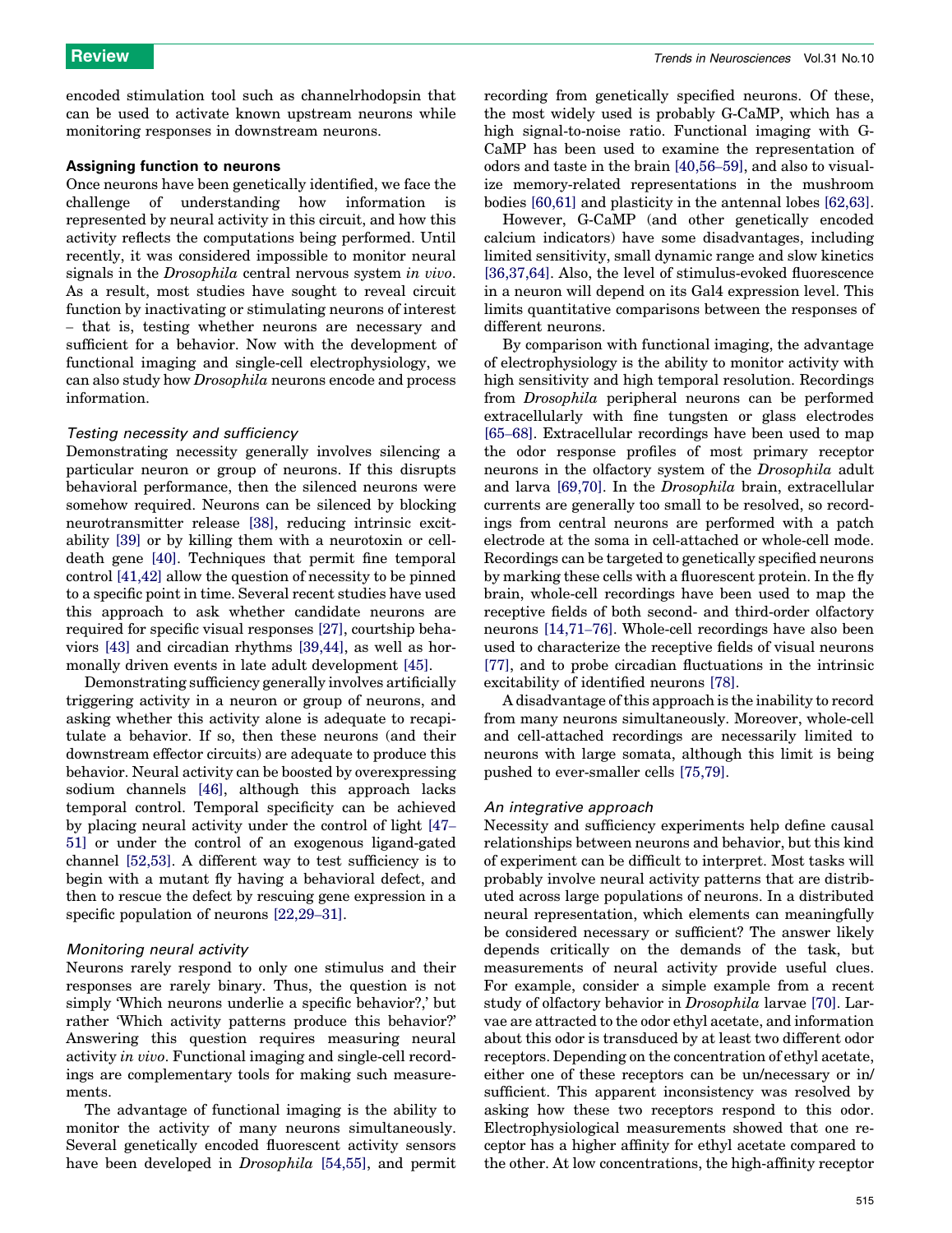

Figure 3. Monitoring neural activity helps interpret necessity and sufficiency experiments. (a) Assay for larval chemotaxis behavior. (b) Wild-type behavioral response to increasing concentrations of the odor ethyl acetate. The response index measures the degree of attractive behavior. Positive values indicate attraction and negative values indicate repulsion. (c) Comparison of behavioral responses between wild-type flies and two different odor receptor mutants, Or42a and Or42b. Wild-type flies display uniform attractive behavior to concentrations of ethyl acetate across four orders of magnitude. The odor receptor Or42b is necessary for attraction to low concentrations of ethyl acetate, but is unnecessary for high concentrations. The reverse is true for Or42a. (d) Electrophysiological analysis of olfactory receptor neurons (ORNs) expressing either Or42a or Or42b. Or42b is sensitive to changes in low concentrations of ethyl acetate but saturates at high concentrations. Or42a is only activated by high concentrations of ethyl acetate. Modified with permission from Ref. [\[70\]](#page-7-0).

is necessary for ethyl acetate attraction, whereas the lowaffinity receptor is dispensable. The reverse is true for the low-affinity receptor (Figure 3). This example shows how seemingly contradictory results can be obtained if the behavioral space is not probed in fine detail, and if the selectivity of the neurons encoding the information used for the behavior is not known. The difficulty in interpreting necessity and sufficiency experiments increases for more complex behaviors and more distributed neural representations. In this case, measurements of neural activity provide a context for effectively designing and interpreting these types of experiments.

#### Mechanisms of circuit processing

The next step is to uncover the synaptic and cellular mechanisms underlying sensorimotor transformations. This means mapping synaptic connectivity and investigating the functional properties of these connections.

The gold standard for demonstrating a synaptic connection is to directly visualize both pre- and postsynaptic specializations with electron microscopy. Systematic ultrastructural studies of the Drosophila brain are currently underway in several laboratories, but full 3D reconstructions of any brain region are probably not imminent. What is urgently needed is a high-throughput method for establishing whether two neurons are connected. A recent study in C. elegans describes a promising new strategy [\[80\].](#page-7-0) A pair of complementary GFP fragments is expressed in different neurons, each tethered to the extracellular domain of a transmembrane carrier protein. In locations where the membranes of the two neurons are closely apposed, fluorescence is produced. When the GFP fragments are localized to synapses, this method is a reliable reporter of whether (and where) two neurons in the worm are synaptically connected.

Another litmus test for synaptic connectivity is electrophysiological: if one can demonstrate that a precisely timed depolarization of one neuron evokes a short-latency synaptic response in the other neuron, then a direct connection is unequivocal. Paired intracellular recordings are feasible [\[71\]](#page-7-0) but heroic. It might be faster to perform a single intracellular recording while mapping candidate channelrhodopsin-expressing presynaptic inputs using brief localized pulses of light [\[81\]](#page-7-0). Electrophysiological approaches to mapping connectivity have the advantage of revealing some of the functional properties of the synaptic connections between neurons, including the relative strength of the synapse and whether it is inhibitory or excitatory. In the antennal lobe, a recent study explored the properties of the synaptic connection between olfactory receptor neurons and postsynaptic projection neurons, and found that the unique properties of this synapse help explain many features of projection neuron odor responses [\[82\]](#page-7-0).

Genetic perturbation experiments can be coupled with physiological measurements to reveal the properties of the various synaptic inputs to a neuron. The logic of these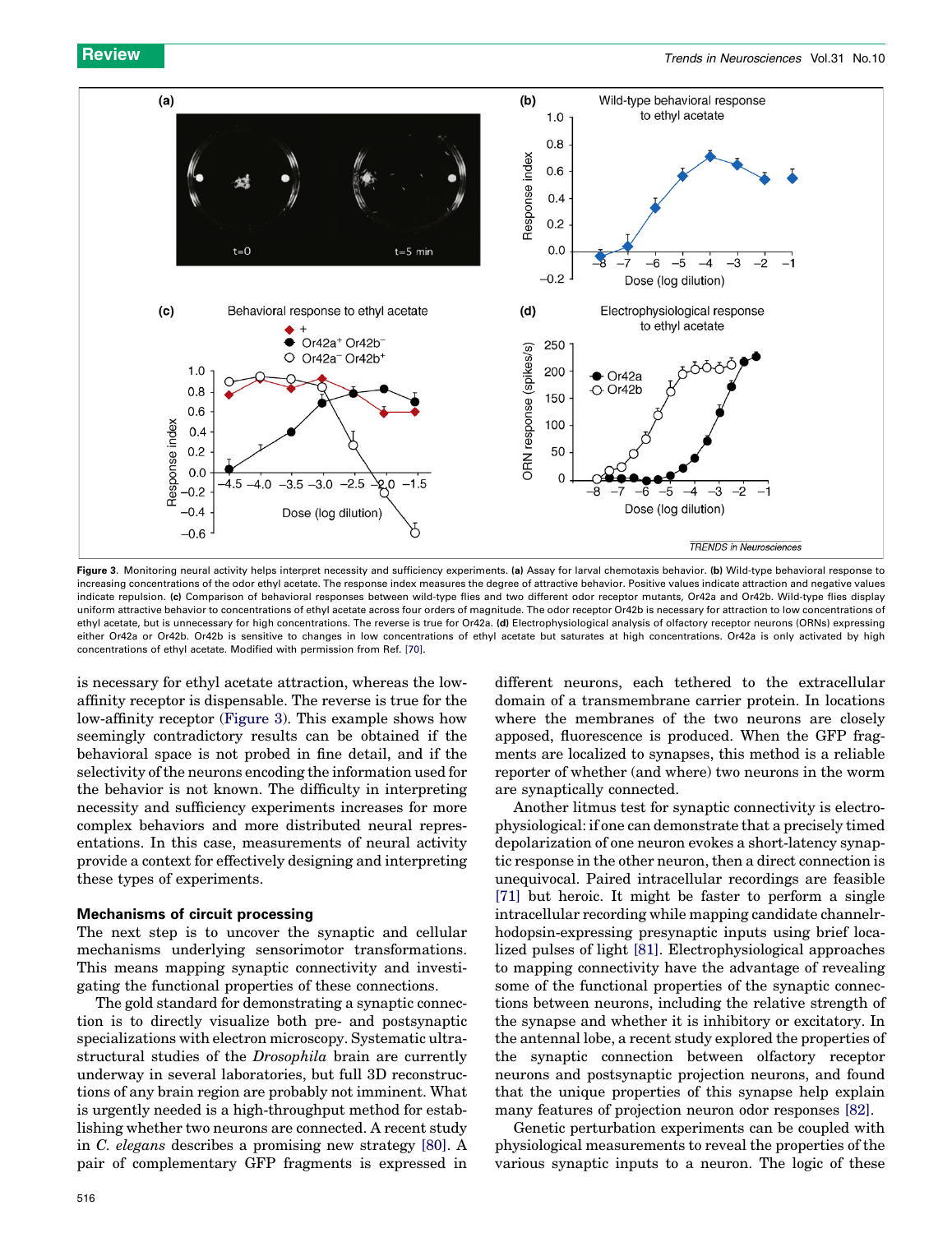

Figure 4. Functional dissection of synaptic inputs to a neuron. (a) Experimental design for silencing one synaptic input in order to reveal others. The odor receptor gene expressed in one particular type of olfactory receptor neuron (ORN) is mutated, and therefore these neurons do not respond to odors. A whole-cell recording is made from a projection neuron directly postsynaptic to the mutant ORNs. An odor is used to stimulate the remaining functional ORN types. Local neurons (LN) are anatomically poised to mediate communication between the glomerular compartments. (b) Example voltage trace from a PN postsynaptic to the silenced ORNs. Odor stimulation (gray bar) produces a depolarization leading to a train of spikes. Because this PN's direct presynaptic ORNs are silent, this excitation must derive from the activation of surrounding glomeruli, and therefore implicates local excitatory circuits in contributing to PN odor responses. (b) is modified with permission from Ref. [\[73\]](#page-7-0).

experiments is to genetically silence or activate identified neuronal connections, and then measure the electrophysiological effects of this manipulation on the postsynaptic neurons. For example, in the antennal lobe, silencing the direct receptor neuron input to projection neurons has revealed the functional organization of local excitatory circuits in the antennal lobe (Figure 4) [\[73,74,83\].](#page-7-0)

Local connections might actually be more difficult to map than long-range connections. There are almost no studies of local interneurons in the Drosophila brain. It seems likely that local interneurons are as numerous (and as important) as projection neurons, but almost nothing is known about them. The scale of the problem is suggested by a recent study documenting 22 morphological types of local interneurons in a single layer of the Drosophila optic lobe [\[26\]](#page-6-0). Are there recurring connectivity motifs [\[84\]](#page-7-0) that tend to describe the interactions of local interneurons with projection neurons in different brain regions? Such general principles – if they exist – would simplify the challenge of local connectivity.

Another potential complication is that in an insect neuron, it is not unusual for pre- and postsynaptic machinery to be localized to the same axonal or dendritic compartment. For example, in the antennal lobe, the postsynaptic dendrites of projection neurons are actually sites of neurotransmitter release [\[71,85\].](#page-7-0) Additionally, the axon terminals of olfactory receptor neurons express GABA receptors that can inhibit neurotransmitter release [\[76\].](#page-7-0) Similarly, in the protocerebrum, the axons of lobula plate tangential cells are rich in neurotransmitter receptors [\[86\].](#page-7-0) To understand the microcircuitry of any particular region in the fly brain, it might be important to understand how pre- and postsynaptic proteins are segregated into different compartments of the same cell. Several laboratories have developed tagged pre- and postsynaptic markers that should make these experiments feasible [\[86,87\]](#page-7-0), although the trafficking of overexpressed proteins should always be interpreted with caution.

# Mathematical models of circuits and behavior

The final output of even small circuits represents a complex interplay between circuit elements. Mathematical

models can help reveal the logic of circuit operation by organizing anatomical and neurophysiological data, and can guide experimental studies by providing testable predications about both neural activity and behavior. So far, Drosophila has inspired few modeling efforts, but studies in other relatively simple animals suggest ways in which these techniques might be useful. For example, models of central pattern generator circuits in the crustacean stomatogastric nervous system have helped define how dynamic motor patterns arise from simple circuits [\[88,89\]](#page-7-0). In C. elegans, quantitative models of chemotaxis behavior have suggested algorithms by which this behavior is produced, and have helped direct physiological investigation of the circuits performing these operations [\[90,91\]](#page-7-0). Likewise, analysis of visual motion processing in the blow fly have inspired mathematical models of specific neural computations [\[92\];](#page-8-0) the synaptic and cellular correlates of these computations can now be studied in Drosophila [\[77\].](#page-7-0) These studies illustrate how mathematical models can be helpful in understanding the relationship between circuits, computation and behavior.

# Limitations of the model organism

The virtues of Drosophila as a model for systems neuroscience are easy to grasp. However, the limitations of this model organism receive less public attention. Some of these limitations might be swept aside by future breakthroughs, but others might be intrinsic to the fly.

One problem is that the small size of the Drosophila brain will make it extremely challenging to perform electrophysiological measurements in the behaving fly. Functional imaging might offer a solution to this problem, but imaging is even more sensitive than electrophysiology to movements of the preparation. Because neural circuits can be highly stereotyped in the fly (see e.g. Ref. [\[25\]](#page-6-0) for a review), we should be able to learn an enormous amount simply by correlating neural activity in one individual fly with the behavior of a different individual. However, without simultaneous measurements, it will not be possible to correlate trial-to-trial fluctuations in neural activity with variations in behavioral performance.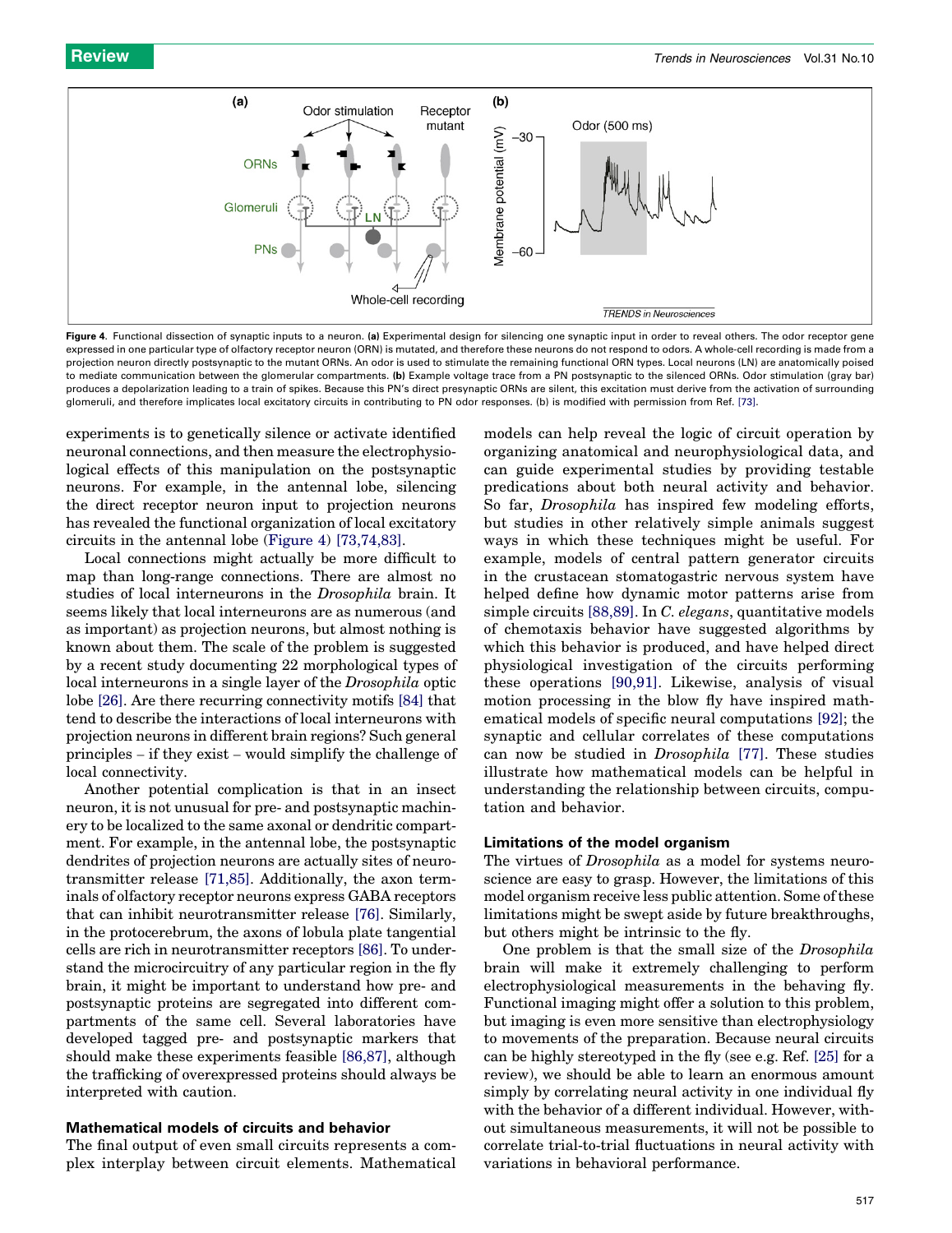<span id="page-6-0"></span>We should also consider whether the fly is a good model for studying how neural activity sculpts neural circuits, especially during development. Certainly flies do learn, and this learning must correspond to experience-dependent changes somewhere in the nervous system. But connectivity in many fly neural circuits might be completely determined by innate factors. This idea is supported by several studies in the olfactory system which demonstrate that activity plays no discernable role in instructing connectivity [93–[98\]](#page-8-0). The 'hard-wired' nature of the fly brain might limit our ability to generalize our findings to more plastic brains. One recent study, however, provides some evidence that local connectivity in the antennal lobe might be activity dependent [\[62\].](#page-7-0)

To a large extent, the motivation for circuit analysis of fly behavior is based on the promise of rapid progress and complete understanding. It is worth keeping in mind that there might be circuits in the fly brain that are more difficult to crack than others. For some circuits, a slow rate of advancement might be justified by the insight that will ultimately be gained, perhaps through a comparative analysis of similar systems across animals; for others, it might be wiser to take a more opportunistic approach in another model organism.

Finally, we might consider how much circuits in a simple brain can really teach us about circuits in a big brain. Perhaps the sheer volume of synapses in the human cortex produces a kind of magic which cannot occur in a radically simpler brain. If so, the cognitive limitations of the fly might prove as interesting as its capabilities.

In summary, Drosophila displays complex behaviors but accomplishes this with relatively few neurons. The confluence of genetic tools for mapping circuits and perturbing neurons, along with the ability to record neural activity, means that a relatively complete understanding of some circuits is likely feasible in less than ten years. This would be a real achievement: at the very least, it would suggest how larger brains (and even robotic devices [\[99\]\)](#page-8-0) might implement these computations. Whether many Drosophila circuits can be cracked in this way, and whether fly circuits bear a fundamental resemblance to vertebrate neural circuits – only time will tell.

#### Acknowledgements

The Wilson laboratory is supported by grants from the NIH (1R01DC008174-01), a Pew Scholar Award, a McKnight Scholar Award, a Sloan Foundation Research Fellowship and Beckman Young Investigator Award (to R.I.W.).

#### References

- 1 Holmes, T.C. et al. (2007) Circuit-breaking and behavioral analysis by molecular genetic manipulation of neural activity in Drosophila. In Invertebrate Neurobiology (North, G. and Greenspan, R.J., eds), pp. 19–52, Cold Spring Harbor Laboratory Press
- 2 Luo, L. et al. (2008) Genetic dissection of neural circuits. Neuron 57, 634–660
- 3 Choe, K.M. and Clandinin, T.R. (2005) Thinking about visual behavior; learning about photoreceptor function. Curr. Top. Dev. Biol. 69, 187–213
- 4 Heisenberg, M. (1995) Pattern recognition in insects. Curr. Opin. Neurobiol. 5, 475–481
- 5 Tang, S. et al. (2004) Visual pattern recognition in Drosophila is invariant for retinal position. Science 305, 1020–1022
- 6 Liu, G. et al. (2006) Distinct memory traces for two visual features in the Drosophila brain. Nature 439, 551–556
- 7 Neuser, K. et al. (2008) Analysis of a spatial orientation memory in Drosophila. Nature 453, 1244–1247
- 8 Louis, M. et al. (2008) Bilateral olfactory sensory input enhances chemotaxis behavior. Nat. Neurosci. 11, 187–199
- 9 Faucher, C. et al. (2006) Behavioral responses of Drosophila to biogenic levels of carbon dioxide depend on life-stage, sex and olfactory context. J. Exp. Biol. 209, 2739–2748
- 10 Frye, M.A. and Dickinson, M.H. (2004) Motor output reflects the linear superposition of visual and olfactory inputs in Drosophila. J. Exp. Biol. 207, 123–131
- 11 Guo, J. and Guo, A. (2005) Crossmodal interactions between olfactory and visual learning in Drosophila. Science 309, 307–310
- 12 Chow, D.M. and Frye, M.A. (2008) Context-dependent olfactory enhancement of optomotor flight control in Drosophila. J. Exp. Biol. 211, 2478–2485
- 13 Duistermars, B.J. and Frye, M.A. (2008) Crossmodal visual input for odor tracking during fly flight. Curr. Biol. 18, 270–275
- 14 Schlief, M.L. and Wilson, R.I. (2007) Olfactory processing and behavior downstream from highly selective receptor neurons. Nat. Neurosci. 10, 623–630
- 15 Ejima, A. et al. (2005) Sequential learning of pheromonal cues modulates memory consolidation in trainer-specific associative courtship conditioning. Curr. Biol. 15, 194–206
- 16 Ejima, A. et al. (2007) Generalization of courtship learning in Drosophila is mediated by cis-vaccenyl acetate. Curr. Biol. 17, 599– 605
- 17 Bennet-Clark, H.C. and Ewing, A.W. (1970) The love song of the fruit fly. Sci. Am. 223, 85–90
- 18 Ritchie, M.G. et al. (1999) Drosophila song as a species-specific mating signal and the behavioural importance of Kyriacou & Hall cycles in D. melanogaster song. Anim. Behav. 58, 649–657
- 19 Yurkovic, A. et al. (2006) Learning and memory associated with aggression in Drosophila melanogaster. Proc. Natl. Acad. Sci. U. S. A. 103, 17519–17524
- 20 Maimon, G. et al. (2008) A simple vision-based algorithm for decision making in flying Drosophila. Curr. Biol. 18, 464–470
- 21 Katsov, A. and Clandinin, T.R. (2008) Motion processing streams in Drosophila are behaviorally specialized. Neuron 59, 322–335
- 22 Hamada, F.N. et al. (2008) An internal thermal sensor controlling temperature preference in Drosophila. Nature 454, 217–220
- 23 Phelps, C.B. and Brand, A.H. (1998) Ectopic gene expression in Drosophila using GAL4 system. Methods 14, 367–379
- 24 Lee, T. and Luo, L. (1999) Mosaic analysis with a repressible cell marker for studies of gene function in neuronal morphogenesis. Neuron 22, 451–461
- 25 Jefferis, G.S. et al. (2002) Development of neuronal connectivity in Drosophila antennal lobes and mushroom bodies. Curr. Opin. Neurobiol. 12, 80–86
- 26 Morante, J. and Desplan, C. (2008) The color vision circuit in the medulla of Drosophila. Curr. Biol. 18, 553–565
- 27 Rister, J. et al. (2007) Dissection of the peripheral motion channel in the visual system of Drosophila melanogaster. Neuron 56, 155–170
- 28 Datta, S.R. et al. (2008) The Drosophila pheromone cVA activates a sexually dimorphic neural circuit. Nature 452, 473–477
- 29 Nitabach, M.N. and Taghert, P.H. (2008) Organization of the Drosophila circadian control circuit. Curr. Biol. 18, R84–R93
- 30 Stockinger, P. et al. (2005) Neural circuitry that governs Drosophila male courtship behavior. Cell 121, 795–807
- 31 Davis, R.L. (2005) Olfactory memory formation in Drosophila: from molecular to systems neuroscience. Annu. Rev. Neurosci. 28, 275–302
- 32 Baker, D.A. et al. (2007) Functional dissection of the neural substrates for gravitaxic maze behavior in Drosophila melanogaster. J. Comp. Neurol. 501, 756–764
- 33 Gordon, M.D. et al. (2008) Fly neurobiology: development and function of the brain. Meeting on the Neurobiology of Drosophila. EMBO Rep. 9, 239–242
- 34 Luan, H. and White, B.H. (2007) Combinatorial methods for refined neuronal gene targeting. Curr. Opin. Neurobiol. 17, 572–580
- 35 Pfeiffer, B.D. et al. (2008) Tools for neuroanatomy and neurogenetics in Drosophila. Proc. Natl. Acad. Sci. U. S. A. 105, 9715–9720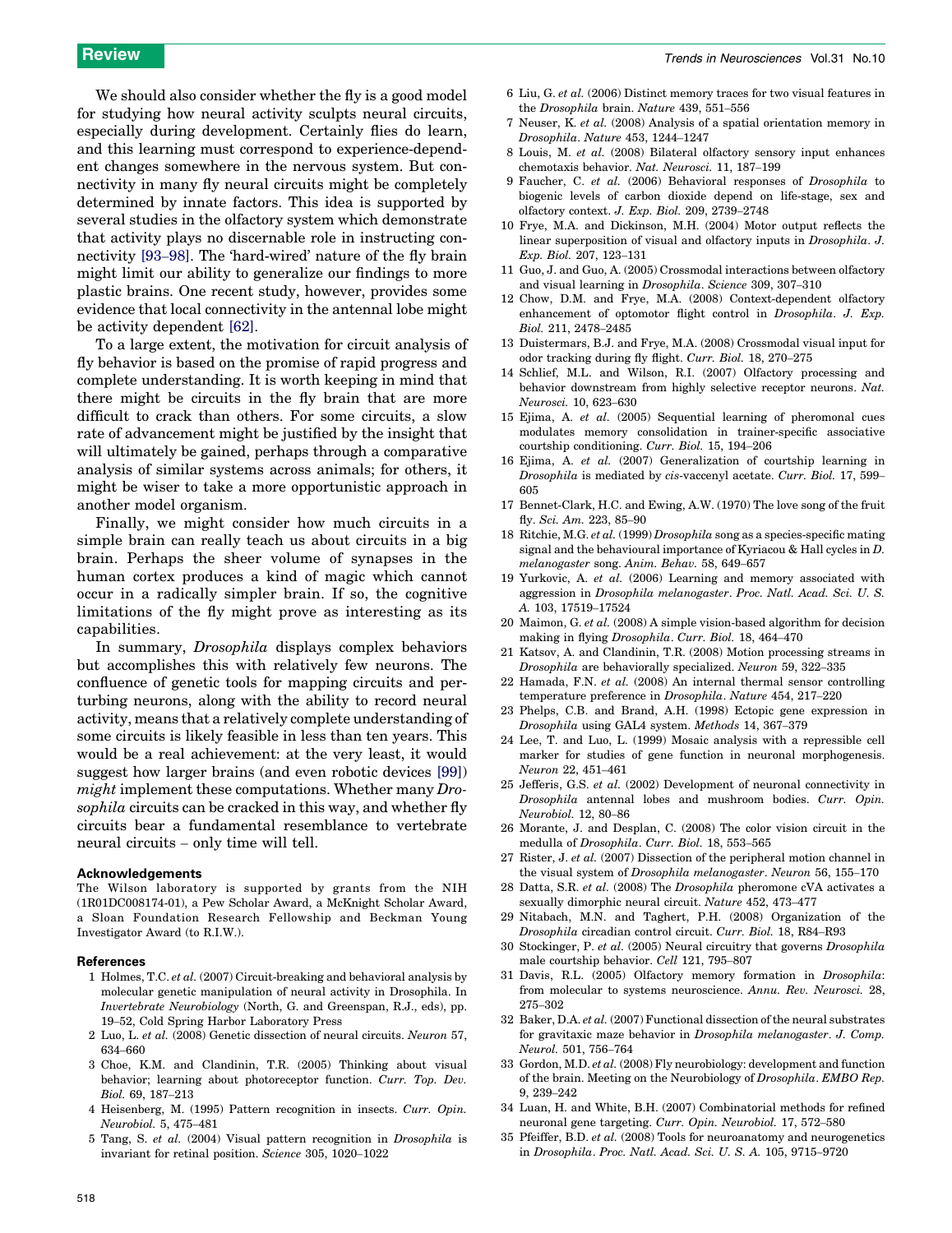- <span id="page-7-0"></span>36 Mao, T. et al. (2008) Characterization and subcellular targeting of GCaMP-type genetically-encoded calcium indicators. PLoS ONE 3, e1796
- 37 Jayaraman, V. and Laurent, G. (2007) Evaluating a genetically encoded optical sensor of neural activity using electrophysiology in intact adult fruit flies. Front. Neural Circuits 10.3389/ neuro.04.003.2007 [\(http://frontiersin.org/neuralcircuits](http://frontiersin.org/neuralcircuits))
- 38 Sweeney, S.T. et al. (1995) Targeted expression of tetanus toxin light chain in Drosophila specifically eliminates synaptic transmission and causes behavioral defects. Neuron 14, 341–351
- 39 Nitabach, M.N. et al. (2002) Electrical silencing of Drosophila pacemaker neurons stops the free-running circadian clock. Cell 109, 485–495
- 40 Wang, Z. et al. (2004) Taste representations in the Drosophila brain. Cell 117, 981–991
- 41 Kitamoto, T. (2001) Conditional modification of behavior in Drosophila by targeted expression of a temperature-sensitive shibire allele in defined neurons. J. Neurobiol. 47, 81–92
- 42 Zhang, F. et al. (2007) Multimodal fast optical interrogation of neural circuitry. Nature 446, 633–639
- 43 Sakai, T. and Kitamoto, T. (2006) Differential roles of two major brain structures, mushroom bodies and central complex, for Drosophila male courtship behavior. J. Neurobiol. 66, 821–834
- 44 Joiner, W.J. et al. (2006) Sleep in Drosophila is regulated by adult mushroom bodies. Nature 441, 757–760
- 45 Luan, H. et al. (2006) Functional dissection of a neuronal network required for cuticle tanning and wing expansion in Drosophila. J. Neurosci. 26, 573–584
- 46 Nitabach, M.N. et al. (2006) Electrical hyperexcitation of lateral ventral pacemaker neurons desynchronizes downstream circadian oscillators in the fly circadian circuit and induces multiple behavioral periods. J. Neurosci. 26, 479–489
- 47 Schroll, C. et al. (2006) Light-induced activation of distinct modulatory neurons triggers appetitive or aversive learning in Drosophila larvae. Curr. Biol. 16, 1741–1747
- 48 Zhang, W. et al. (2007) A toolbox for light control of Drosophila behaviors through Channelrhodopsin 2-mediated photoactivation of targeted neurons. Eur. J. Neurosci. 26, 2405–2416
- 49 Hwang, R.Y. et al. (2007) Nociceptive neurons protect Drosophila larvae from parasitoid wasps. Curr. Biol. 17, 2105–2116
- Suh, G.S. et al. (2007) Light activation of an innate olfactory avoidance response in Drosophila. Curr. Biol. 17, 905–908
- 51 Clyne, J.D. and Miesenbock, G. (2008) Sex-specific control and tuning of the pattern generator for courtship song in Drosophila. Cell 133, 354–363
- 52 Lima, S.Q. and Miesenbock, G. (2005) Remote control of behavior through genetically targeted photostimulation of neurons. Cell 121, 141–152
- 53 Marella, S. et al. (2006) Imaging taste responses in the fly brain reveals a functional map of taste category and behavior. Neuron 49, 285–295
- Griesbeck, O. (2004) Fluorescent proteins as sensors for cellular functions. Curr. Opin. Neurobiol. 14, 636–641
- 55 Miesenbock, G. and Kevrekidis, I.G. (2005) Optical imaging and control of genetically designated neurons in functioning circuits. Annu. Rev. Neurosci. 28, 533–563
- 56 Wang, J.W. et al. (2003) Two-photon calcium imaging reveals an odorevoked map of activity in the fly brain. Cell 112, 271–282
- 57 Wang, Y. et al. (2004) Stereotyped odor-evoked activity in the mushroom body of Drosophila revealed by green fluorescent protein-based Ca<sup>2+</sup> imaging. J. Neurosci. 24, 6507-6514
- 58 Fischler, W. et al. (2007) The detection of carbonation by the Drosophila gustatory system. Nature 448, 1054–1057
- 59 Silbering, A.F. and Galizia, C.G. (2007) Processing of odor mixtures in the Drosophila antennal lobe reveals both global inhibition and glomerulus-specific interactions. J. Neurosci. 27, 11966–11977
- 60 Yu, D. et al. (2006) Drosophila  $\alpha/\beta$  mushroom body neurons form a branch-specific, long-term cellular memory trace after spaced olfactory conditioning. Neuron 52, 845–855
- Yu, D. et al. (2005) Drosophila DPM neurons form a delayed and branch-specific memory trace after olfactory classical conditioning. Cell 123, 945–957
- 62 Sachse, S. et al. (2007) Activity-dependent plasticity in an olfactory circuit. Neuron 56, 838–850
- 63 Yu, D. et al. (2004) Altered representation of the spatial code for odors after olfactory classical conditioning; memory trace formation by synaptic recruitment. Neuron 42, 437–449
- 64 Pologruto, T.A. et al. (2004) Monitoring neural activity and  $[Ca^{2+}]$  with genetically encoded  $Ca^{2+}$  indicators. J. Neurosci. 24, 9572–9579
- 65 Ikeda, K. and Kaplan, W.D. (1970) Patterned neural activity of a mutant Drosophila melanogaster. Proc. Natl. Acad. Sci. U. S. A. 66, 765–772
- 66 Fujishiro, N. et al. (1984) Impulse frequency and action potential amplitude in labellar chemosensory neurones of Drosophila melanogaster. J. Insect Physiol. 30, 317–325
- 67 Corfas, G. and Dudai, Y. (1990) Adaptation and fatigue of a mechanosensory neuron in wild-type Drosophila and in memory mutants. J. Neurosci. 10, 491–499
- 68 Clyne, P. et al. (1997) Odorant response of individual sensilla on the Drosophila antenna. Invert. Neurosci. 3, 127–135
- 69 Hallem, E.A. and Carlson, J.R. (2006) Coding of odors by a receptor repertoire. Cell 125, 143–160
- 70 Kreher, S.A. et al. (2008) Translation of sensory input into behavioral output via an olfactory system. Neuron 59, 110–124
- 71 Wilson, R.I. et al. (2004) Transformation of olfactory representations in the Drosophila antennal lobe. Science 303, 366–370
- 72 Bhandawat, V. et al. (2007) Sensory processing in the Drosophila antennal lobe increases the reliability and separability of ensemble odor representations. Nat. Neurosci. 10, 1474–1482
- 73 Olsen, S.R. et al. (2007) Excitatory interactions between olfactory processing channels in the Drosophila antennal lobe. Neuron 54, 89– 103
- 74 Root, C.M. et al. (2007) Propagation of olfactory information in Drosophila. Proc. Natl. Acad. Sci. U. S. A. 104, 11826–11831
- 75 Turner, G.C. et al. (2007) Olfactory representations by Drosophila mushroom body neurons. J. Neurophysiol. 99, 734–746
- 76 Olsen, S.R. and Wilson, R.I. (2008) Lateral presynaptic inhibition mediates gain control in an olfactory circuit. Nature 452, 956–960
- 77 Joesch, M. et al. (2008) Response properties of motion-sensitive visual interneurons in the lobula plate of Drosophila melanogaster. Curr. Biol. 18, 368–374
- 78 Sheeba, V. et al. (2007) Circadian- and light-dependent regulation of resting membrane potential and spontaneous action potential firing of Drosophila circadian pacemaker neurons. J. Neurophysiol. 99, 976– 988
- 79 Gu, H. and O'Dowd, D.K. (2006) Cholinergic synaptic transmission in adult Drosophila Kenyon cells in situ. J. Neurosci. 26, 265–272
- 80 Feinberg, E.H. et al. (2008) GFP Reconstitution across Synaptic Partners (GRASP) defines cell contacts and synapses in living nervous systems. Neuron 57, 353–363
- 81 Petreanu, L. et al. (2007) Channelrhodopsin-2-assisted circuit mapping of long-range callosal projections. Nat. Neurosci. 10, 663–668
- 82 Kazama, H. and Wilson, R.I. (2008) Homeostatic matching and nonlinear amplification at identified central synapses. Neuron 58, 401–413
- 83 Shang, Y. et al. (2007) Excitatory local circuits and their implications for olfactory processing in the fly antennal lobe. Cell 128, 601–612
- 84 Milo, R. et al. (2002) Network motifs: simple building blocks of complex networks. Science 298, 824–827
- 85 Ng, M. et al. (2002) Transmission of olfactory information between three populations of neurons in the antennal lobe of the fly. Neuron 36, 463–474
- 86 Raghu, S.V. et al. (2007) Synaptic organization of lobula plate tangential cells in  $Drosophila$ :  $\gamma$ -aminobutyric acid receptors and chemical release sites. J. Comp. Neurol. 502, 598–610
- 87 Estes, P.S. et al. (2000) Synaptic localization and restricted diffusion of a Drosophila neuronal synaptobrevin–green fluorescent protein chimera in vivo. J. Neurogenet. 13, 233–255
- 88 Soto-Trevino, C. et al. (2001) Activity-dependent modification of inhibitory synapses in models of rhythmic neural networks. Nat. Neurosci. 4, 297–303
- 89 Nusbaum, M.P. and Beenhakker, M.P. (2002) A small-systems approach to motor pattern generation. Nature 417, 343–350
- 90 Ferree, T.C. and Lockery, S.R. (1999) Computational rules for chemotaxis in the nematode C. elegans. J. Comput. Neurosci. 6, 263–277